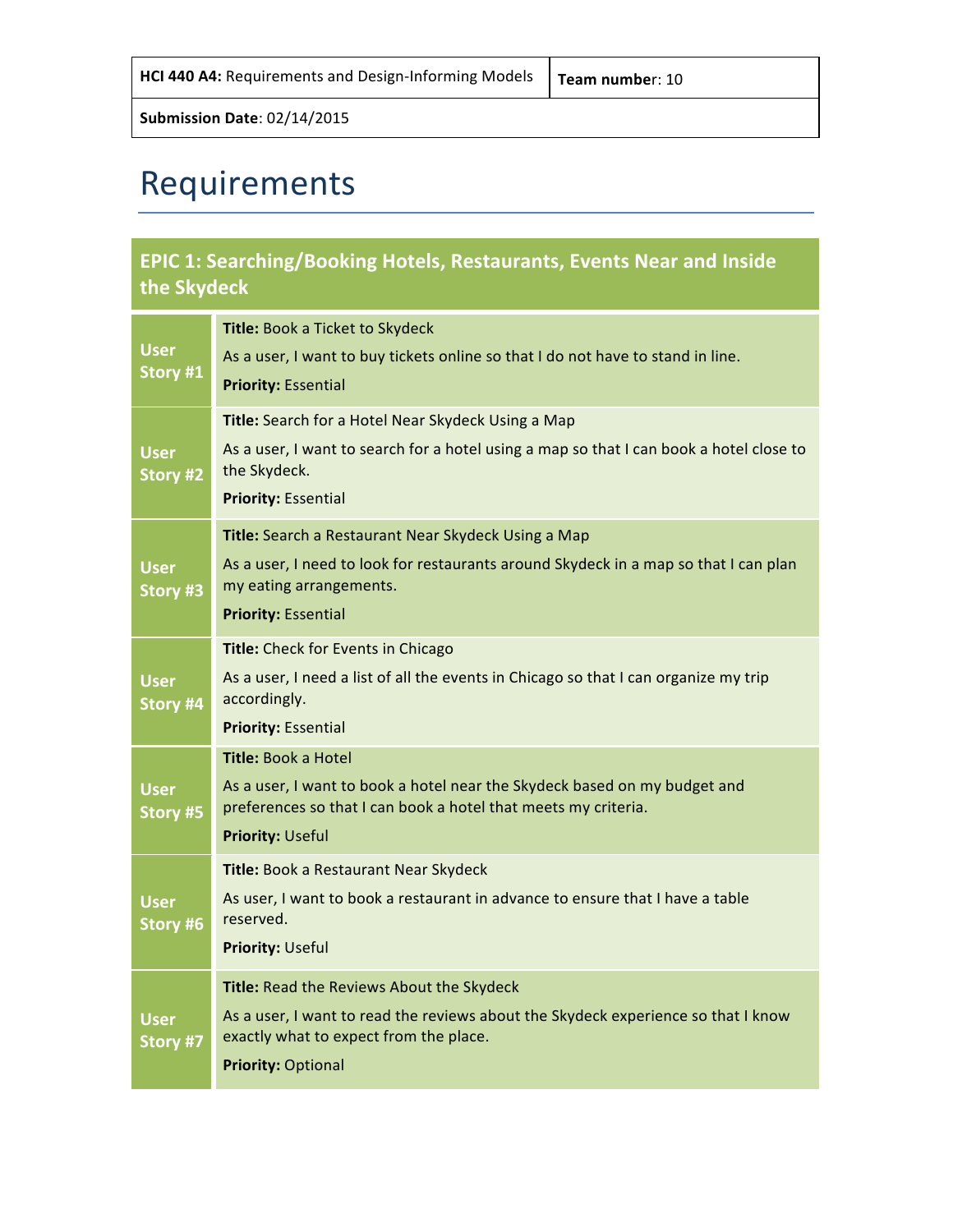| <b>HCI 440 A4:</b> Requirements and Design-Informing Models $ \tau$ |  |
|---------------------------------------------------------------------|--|
|---------------------------------------------------------------------|--|

| <b>User</b><br><b>Story #8</b> | <b>Title: Filter Chicago Events List</b><br>As a power user, I need to filter out all events based on the type, date, and time so<br>that I can just choose what is most suitable for me.<br><b>Priority: Optional</b>                                         |
|--------------------------------|----------------------------------------------------------------------------------------------------------------------------------------------------------------------------------------------------------------------------------------------------------------|
| <b>User</b><br>Story #9        | <b>Title: Discount Tickets to the Skydeck</b><br>As a visitor, I want to see if there are any discounts or coupons available for the<br>Skydeck visit and other places in the city so that I can get cheaper and better<br>deals.<br><b>Priority: Optional</b> |

### **EPIC 2: The Journey to the Skydeck**

|                                                                       | <b>Title: Directions to the Skydeck</b>                                                                                                                   |  |
|-----------------------------------------------------------------------|-----------------------------------------------------------------------------------------------------------------------------------------------------------|--|
| <b>User</b><br>Story #1                                               | As a user, I need to have a map that indicates directions to the Skydeck so that I can<br>arrive there without any difficulty.                            |  |
|                                                                       | <b>Priority: Essential</b>                                                                                                                                |  |
|                                                                       | <b>Title: Notifications</b>                                                                                                                               |  |
| <b>User</b><br>Story #2                                               | As a user, I would like to get automatic notifications when I pass a major sight or<br>building in Chicago so that I can acknowledge and appreciate them. |  |
|                                                                       | <b>Priority: Essential</b>                                                                                                                                |  |
|                                                                       | Title: Check the Wait Time to the Skydeck                                                                                                                 |  |
| <b>User</b><br>Story #3                                               | As a user, I want to check the length of the lines and wait time so that I will not need<br>to stand in line for long and plan my trip accordingly.       |  |
|                                                                       | <b>Priority: Essential</b>                                                                                                                                |  |
|                                                                       | Title: E-tickets through Application                                                                                                                      |  |
| <b>User</b><br>Story #4                                               | As a user, I would like to show my Skydeck tickets on my cellphone at the counter<br>instead of a printed ticket so it is more convenient for me.         |  |
|                                                                       | <b>Priority: Useful</b>                                                                                                                                   |  |
| <b>EPIC 3: Learning and Engaging in Activities Inside the Skydeck</b> |                                                                                                                                                           |  |

|                         | <b>Title: Playing Games</b>                                                                                           |
|-------------------------|-----------------------------------------------------------------------------------------------------------------------|
| <b>User</b><br>Story #1 | As a child user, I want to play interactive games related to the Skydeck so I can be<br>more engaged and entertained. |
|                         | <b>Priority: Essential</b>                                                                                            |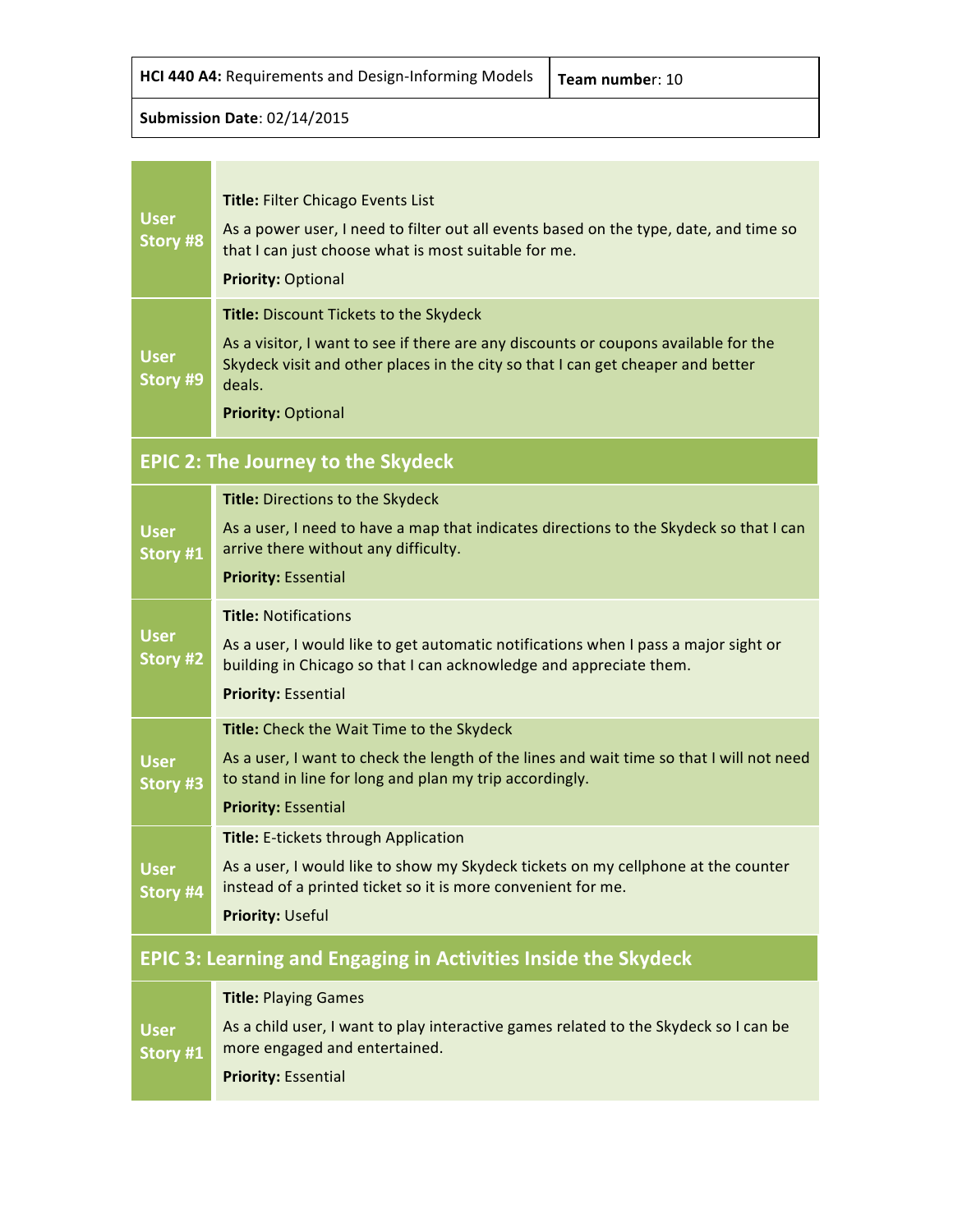**HCI 440 A4:** Requirements and Design-Informing Models  $\vert$  Team number: 10

#### **Submission Date**: 02/14/2015

|                                | <b>Title: Skydeck Animated Movie</b>                                                                                                                                                          |
|--------------------------------|-----------------------------------------------------------------------------------------------------------------------------------------------------------------------------------------------|
| <b>User</b><br><b>Story #2</b> | As a child user, I want to see a short animated movie that explains the story of the<br>Skydeck in a simple manner so I can comprehend the information better and in a<br>more enjoyable way. |
|                                | <b>Priority: Essential</b>                                                                                                                                                                    |
|                                | Title: Virtual Tour-Guide in Chicago                                                                                                                                                          |
| <b>User</b><br>Story #3        | As a user, I need to have a virtual tour-guide so that I can learn about Chicago's<br>history and architecture from the Skydeck.                                                              |
|                                | <b>Priority: Essential</b>                                                                                                                                                                    |
|                                | Title: Interactive Street View of Chicago from the Skydeck                                                                                                                                    |
| <b>User</b><br>Story #4        | As a user, I want a 3D view of the streets with the zooming functionality so that I can<br>virtually see the streets, places, and historical monuments in Chicago from the<br>Skydeck.        |
|                                | <b>Priority: Essential</b>                                                                                                                                                                    |
|                                | <b>EPIC 4: Taking Photos, Organizing Photos and Sharing Them</b>                                                                                                                              |
|                                | Title: Pictures Taking of Skydeck and Chicago                                                                                                                                                 |
| <b>User</b><br>Story #1        | As a user, I want to take photos from the BirdEyeChicago application as I go<br>sightseeing on my trip so that I can capture the moments of my travel.                                        |
|                                | <b>Priority: Essential</b>                                                                                                                                                                    |
|                                | Title: Editing and Auto-Enhancing Photos                                                                                                                                                      |
| <b>User</b><br>Story #2        | As a user, I want the ability to enhance my blurred and dark pictured from the glare<br>inside the Skydeck so that I can improve the quality of my photos.                                    |
|                                | Priority: Essential                                                                                                                                                                           |
|                                | Title: Organizing Photos on the Application                                                                                                                                                   |
| <b>User</b><br>Story #3        | As a user, I want to organize the photos taken during my trip based on filters such as<br>date, place or time so that I can manage my photos easily.                                          |
|                                | <b>Priority: Useful</b>                                                                                                                                                                       |
|                                | <b>Title:</b> Share Pictures on Social Networking Sites                                                                                                                                       |
| <b>User</b><br>Story #4        | As a user, I want to share my experience and photos on social networking sites like<br>Facebook, Twitter, and Instagram etc.                                                                  |
|                                | <b>Priority: Useful</b>                                                                                                                                                                       |
|                                | <b>Title: Purchase Souvenirs with Pictures Taken</b>                                                                                                                                          |
| <b>User</b><br>Story #5        | As a new visitor, I want to buy key chains, shirts, picture frames or magnets with<br>pictures taken from my trip on it so that I can have them as souvenirs.                                 |
|                                | <b>Priority: Optional</b>                                                                                                                                                                     |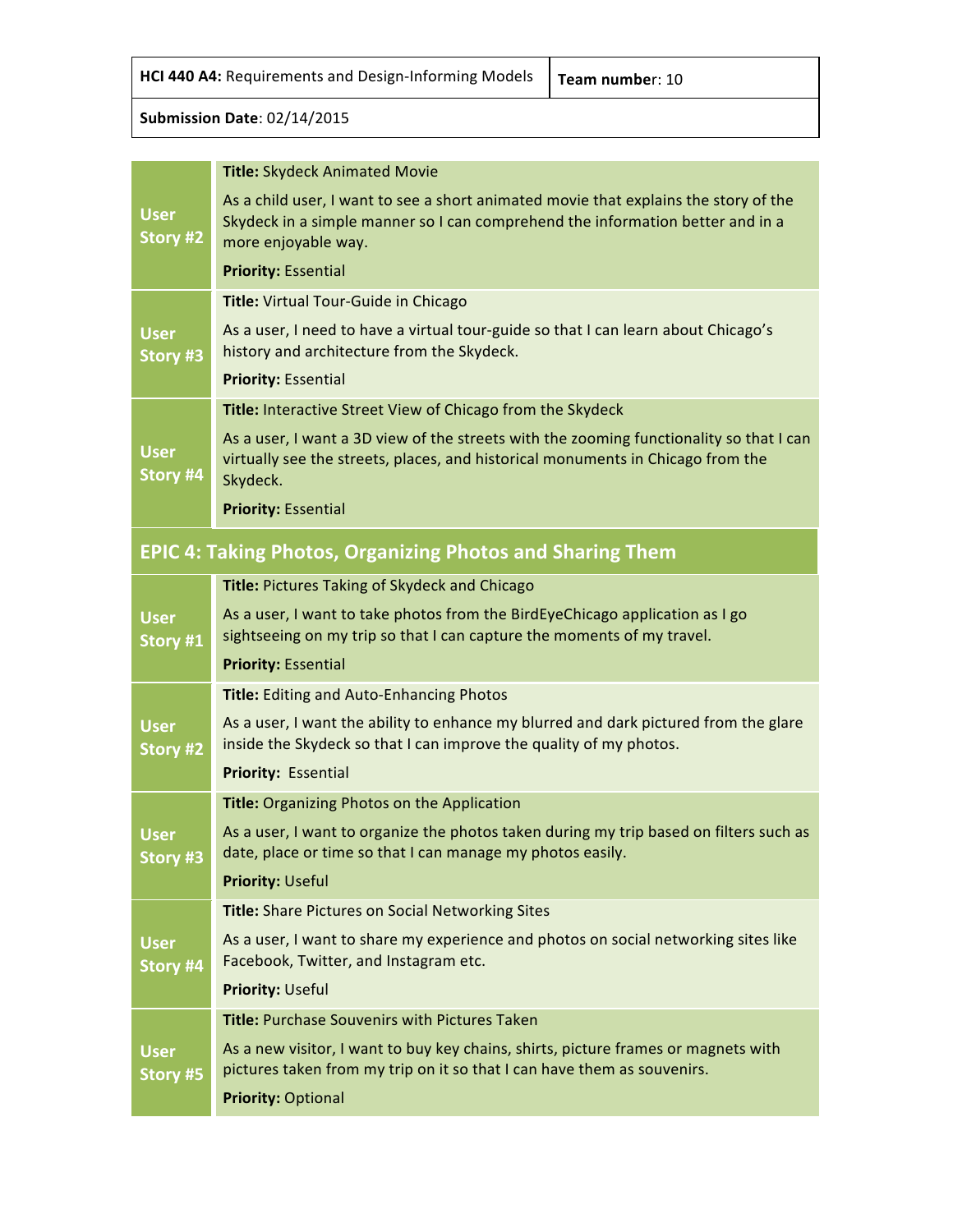## Personas

| Persona #1                                    |                                                                                                                                                                                                                                                                                                                             |
|-----------------------------------------------|-----------------------------------------------------------------------------------------------------------------------------------------------------------------------------------------------------------------------------------------------------------------------------------------------------------------------------|
| <b>Name</b>                                   | <b>Andrew Johnson</b>                                                                                                                                                                                                                                                                                                       |
| <b>Tagline</b>                                | "I want to become more knowledgeable about my surroundings<br>and I want to do it without much effort or money."                                                                                                                                                                                                            |
| <b>Background</b>                             |                                                                                                                                                                                                                                                                                                                             |
| Age                                           | 22 years                                                                                                                                                                                                                                                                                                                    |
| <b>User Role</b>                              | <b>Current Chicago resident</b>                                                                                                                                                                                                                                                                                             |
| <b>Education</b>                              | <b>Master's in Information Systems</b>                                                                                                                                                                                                                                                                                      |
|                                               |                                                                                                                                                                                                                                                                                                                             |
| <b>Level of Computer</b><br><b>Expertise</b>  | 15 years using technology via phones, desktop, and laptops<br>Has 38 applications on his phone that he uses actively<br>$\bullet$                                                                                                                                                                                           |
| <b>Goals/Motivations</b>                      | Wants to buy tickets online so he doesn't have to stand in line<br>$\bullet$<br>Wants to learn about the geography and the architectural<br>$\bullet$<br>history of the city extensively<br>Wants to see if there are any discounts or coupons available for<br>$\bullet$<br>the Skydeck visit and other places in the city |
| <b>Frustrations and Pain</b><br><b>Points</b> | Easily becomes impatient and dislikes waiting in long lines<br>He dislikes searching for information, as it is time consuming to<br>$\bullet$<br>find reliable and relevant sources on the web.<br>He is living on a tight budget as he is a full-time student                                                              |

#### **Narrative**

Andrew moved to Chicago six months ago for school and has yet to visit the Skydeck. He wishes he knew more about the history, architecture, and geography of the city so he can make the best out of his stay here. Hence, he thinks it's time to finally visit the Skydeck since it's one of Chicago's most popular sights. Nonetheless, he is hesitant to pay an admission ticket to just see an aerial view, as he is on a tight budget.

"I am a college student and I cannot afford paying for extra expenses like tickets to events or observatories- particularly for a guided tour to teach me about the city even though I would absolutely enjoy that."

He uses technology on the regular basis since has a laptop that he uses for school and personal reasons, an iPad that he carries around when he travels, and an iPhone that he always has handy with over 30 applications downloaded. He dislikes seeking for information that is not easily presented in front him, as he does not consider himself a good researcher, especially when traveling. For that reason, he prefers using phone applications that allow him to do and obtain whatever he wants as soon as he opens them up.

"I love using technology and I'm a fast learner with applications so I would greatly appreciate a single simple application that can improve and expand my learning capabilities about this great city of Chicago at no expense."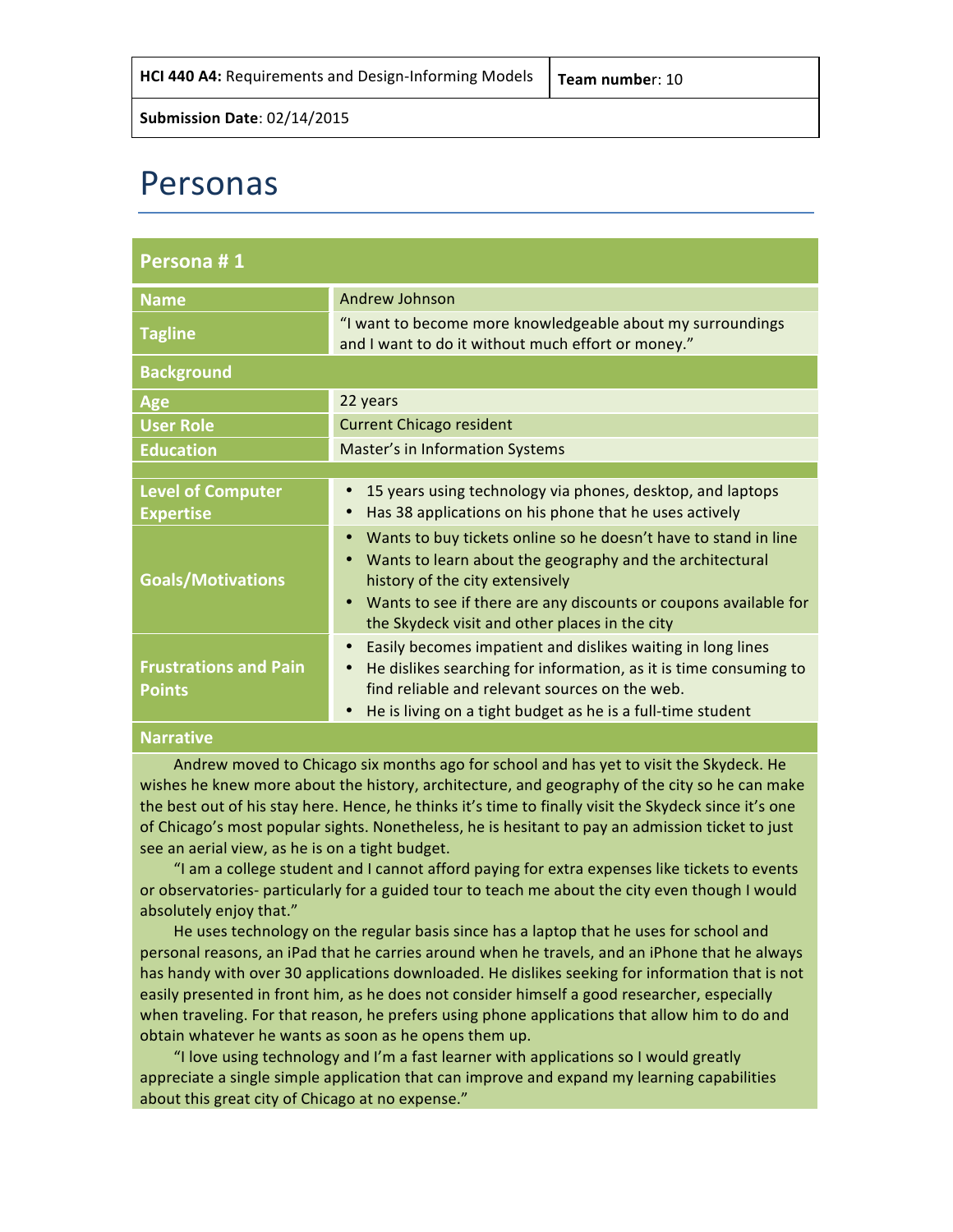| <b>HCI 440 A4:</b> Requirements and Design-Informing Models $\vert$ Team number: 10 |  |
|-------------------------------------------------------------------------------------|--|
|-------------------------------------------------------------------------------------|--|

| Persona #2                                    |                                                                                                                                                                                                                                                                                           |
|-----------------------------------------------|-------------------------------------------------------------------------------------------------------------------------------------------------------------------------------------------------------------------------------------------------------------------------------------------|
| <b>Name</b>                                   | <b>Rebecca Howard</b>                                                                                                                                                                                                                                                                     |
| <b>Tagline</b>                                | "I hate being surrounded by gadgets unless it is extremely<br>necessary."                                                                                                                                                                                                                 |
| <b>Background</b>                             |                                                                                                                                                                                                                                                                                           |
| Age                                           | 55 years                                                                                                                                                                                                                                                                                  |
| <b>User Role</b>                              | Frequent traveler and nature lover                                                                                                                                                                                                                                                        |
| <b>Education</b>                              | Masters' in Environmental Engineering                                                                                                                                                                                                                                                     |
| <b>Level of Computer</b><br><b>Expertise</b>  | Has limited understanding of technology<br>$\bullet$<br>Only uses computer for work<br>$\bullet$<br>Mostly uses phone for basic features and it has 12 apps in total<br>$\bullet$                                                                                                         |
|                                               |                                                                                                                                                                                                                                                                                           |
| <b>Goals/Motivations</b>                      | Likes to travel a lot and gather as much information as she can<br>$\bullet$<br>about the place she visits<br>Likes to keep track of her experience<br>$\bullet$                                                                                                                          |
| <b>Frustrations and Pain</b><br><b>Points</b> | She is not tech-savvy but rather "old school"<br>$\bullet$<br>Losing valuable time while accessing different web sources to<br>$\bullet$<br>do various traveling tasks<br>Becomes frustrated easily if the device or application is not<br>$\bullet$<br>straightforward and simple to use |

#### **Narrative**

Rebecca is an older woman who enjoys traveling, but does not do so as much as she wishes. She enjoys learning by reading books, watching documentaries, and through her personal life experiences. Her favorite transportation method is driving, since she gets to experience more along the way and is in full control. However, she wishes she would be more interested in tourist attractions but find no educational component to them. Instead she tends to focus her time on museums and similar activities.

"I love road trips, but I've been told I'm boring since I'm more interested in learning about history rather than the "in" sites and taking pictures."

Her next trip will be to Chicago in just a couple of weeks and her children have added the Skydeck on her to-do list. To date, she still likes to use printed maps, but often resorts to Google Maps for faster directions. Thus, even though she likes the basic things in life, she acknowledges that technology can simplify and improve her life. She still needs to reserve a hotel room and dinner reservations, look up upcoming events in the city, and purchase a ticket to the Skydeck. She confessed that her old and conservative tactics for planning a trip are getting irritating as she wastes plenty of time making phone calls and especially when she gets stuck with answering systems rather than real people.

"Most of the world is so wrapped up in gadgets and devices so I refuse to own more than an iPhone and a desktop [...] I don't want to become one more zombie that's on her devices for hours instead of appreciating what's in front of her. Nonetheless, I would appreciate one sole application that is straightforward and provides me with the services and relevant insightful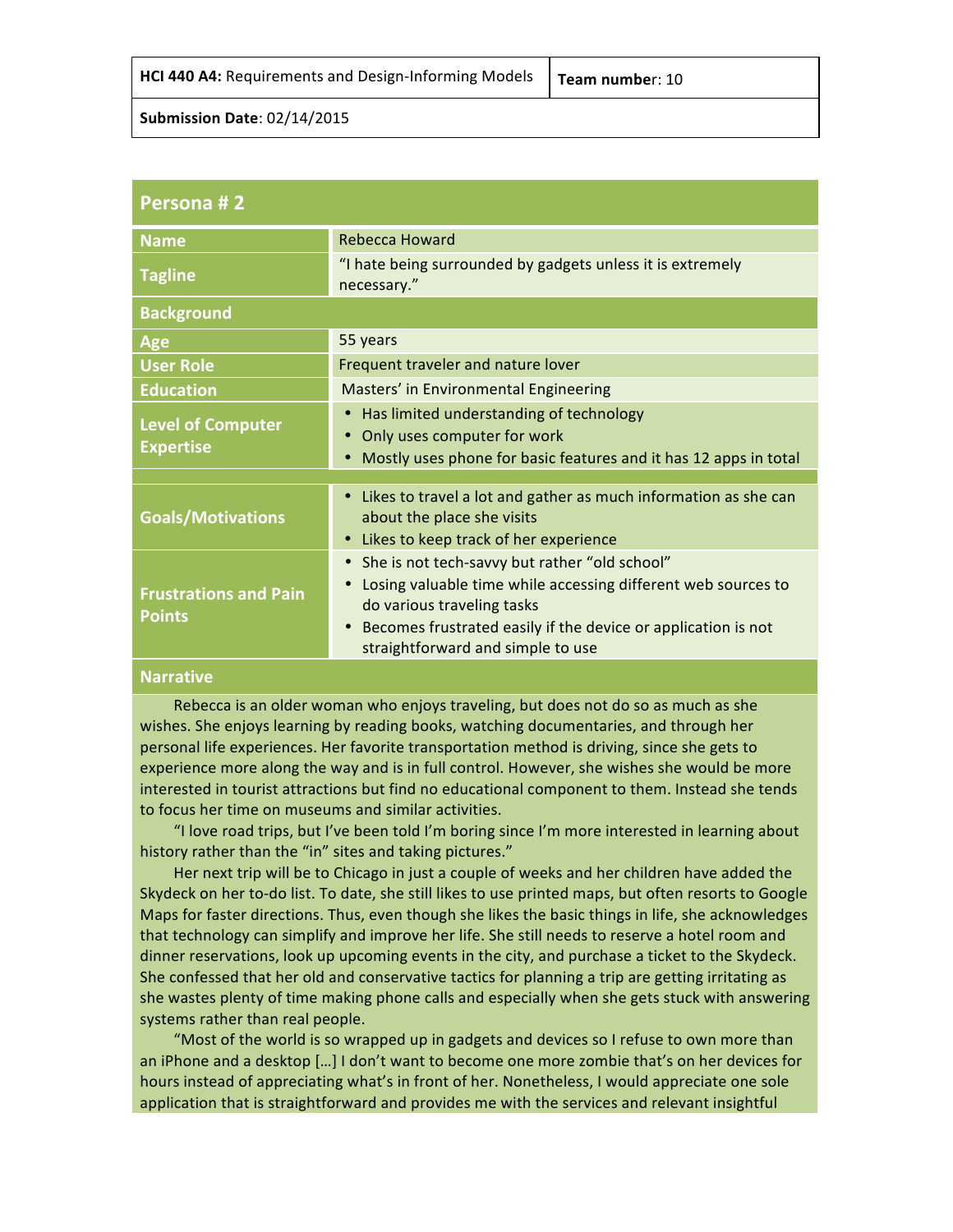| HCI 440 A4: Requirements and Design-Informing Models |
|------------------------------------------------------|
|------------------------------------------------------|

#### information that I seek for when I travel ... all in a easily, effective, and immediate manner. I guess that would really save me a lot of time and phone calls."

| Persona #3                                    |                                                                                                                                                                                                                                                                            |
|-----------------------------------------------|----------------------------------------------------------------------------------------------------------------------------------------------------------------------------------------------------------------------------------------------------------------------------|
| <b>Name</b>                                   | <b>Nicholas Levy</b>                                                                                                                                                                                                                                                       |
| <b>Tagline</b>                                | "I love learning and technology because they're soooo much fun!"                                                                                                                                                                                                           |
| <b>Background</b>                             |                                                                                                                                                                                                                                                                            |
| <b>Age</b>                                    | 7 years                                                                                                                                                                                                                                                                    |
| <b>User Role</b>                              | Curious and energetic child                                                                                                                                                                                                                                                |
| <b>Education</b>                              | Second grader                                                                                                                                                                                                                                                              |
| <b>Level of Computer</b>                      | 3 years playing games on phones and tablet/iPad                                                                                                                                                                                                                            |
| <b>Expertise</b>                              | Owns three Leapfrog learning devices<br>$\bullet$                                                                                                                                                                                                                          |
|                                               |                                                                                                                                                                                                                                                                            |
| <b>Goals/Motivations</b>                      | Wants to always be entertained and amused when traveling<br>Wants to play fun and interactive games on phones that are<br>related to the Skydeck<br>Wants to always win in games he plays<br>$\bullet$<br>Wants to see anything that is "cool" and new to him<br>$\bullet$ |
| <b>Frustrations and Pain</b><br><b>Points</b> | Becomes easily bored and irritated without technology<br>Has difficulty reading as he is still learning in school<br>$\bullet$<br>Cannot fully grasp the concept of traveling to different cities and<br>$\bullet$<br>the significance of historical sights and landmarks  |

#### **Narrative**

Nick is always excited when his parents take him on any kind of trips. He loves spending time with them and unique and interesting sights easily mesmerize him. He uses his parents' phones and iPad as well as his own Leapfrog devices frequently throughout the day- whether it is to play games for fun or for educational purposes. Hence, he is already very attached to technology as such young age.

"I would be so bored if I can't play games on my Leapfrog tablet or my parents phones. They're just so much fun and I always win and learn things! My favorite is moving and popping things on games."

Since he is still learning how to read in his classes, he would prefer to see a short, animated cartoon movie that explains the Skydeck's importance and history. This will help him comprehend the information easier, faster, and in a more enjoyable way. His mother shared that he is a straight "A" student and his teacher always has great things to say about him and his interest in learning during class. As a matter of fact, he is always eager to learn new things at home as well. He is always questioning everything including his surroundings so he can later share them with his friends from school.

"Nick is always asking me questions such as how big is the city? Why is it called Chicago? Why are the buildings so big? How many people live here? How far are we from grandma's house? Can we drive there?" - Tessa Levy, Mother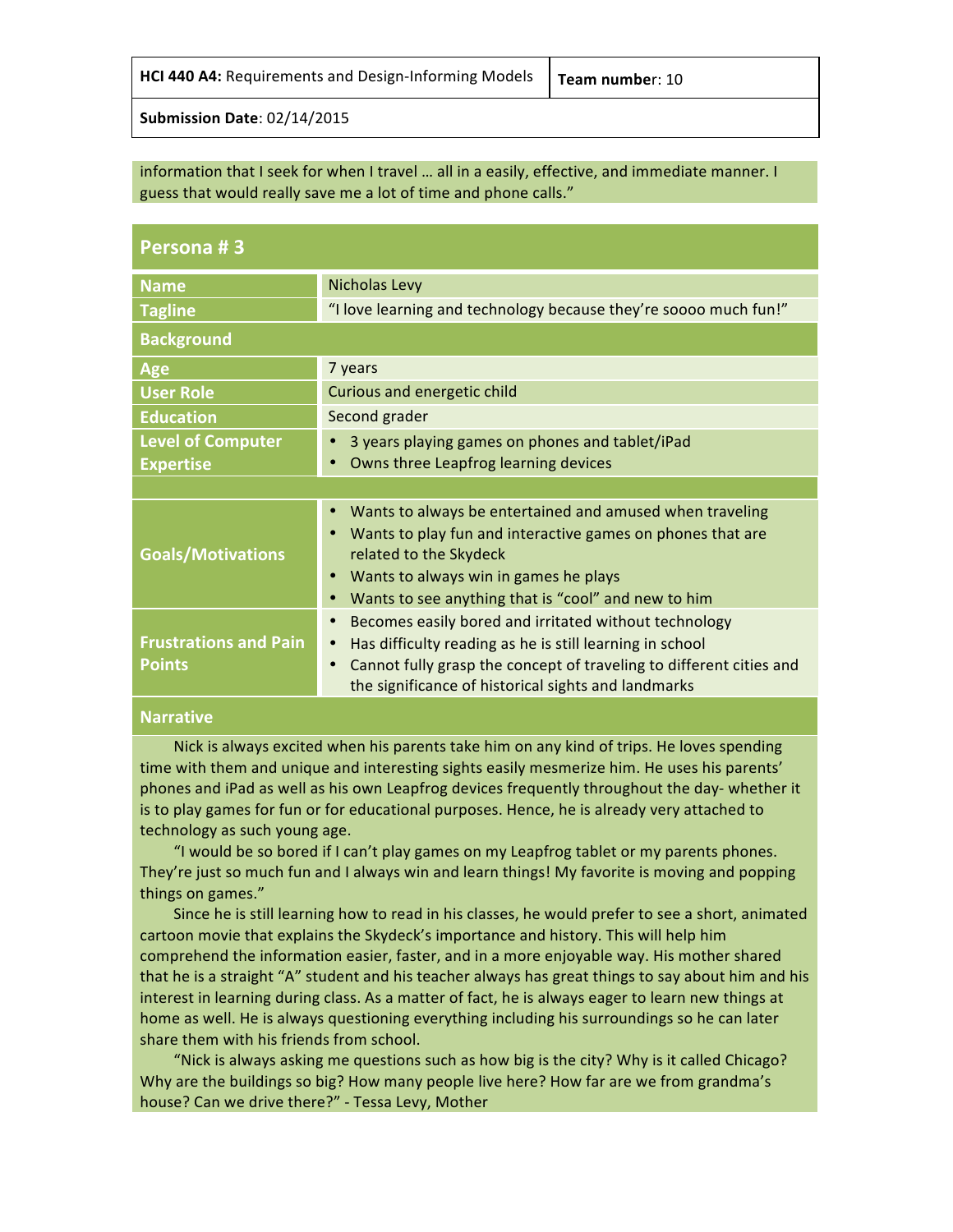| HCI 440 A4: Requirements and Design-Informing Models |  |
|------------------------------------------------------|--|
|------------------------------------------------------|--|

# Flow Diagram

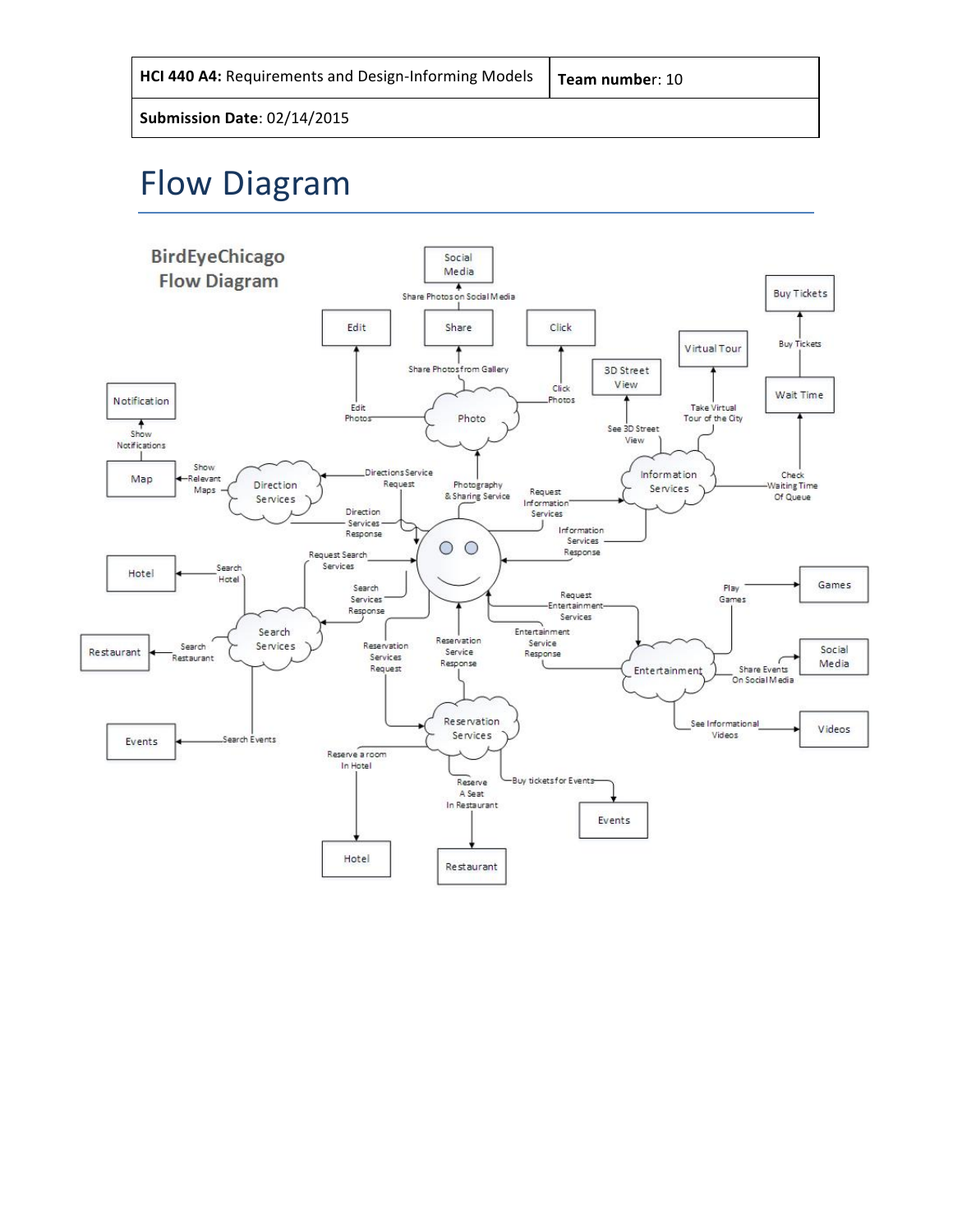| HCI 440 A4: Requirements and Design-Informing Models   Team number: 10 |  |
|------------------------------------------------------------------------|--|
|------------------------------------------------------------------------|--|

# **Concept Map**

### **BirdEyeChicago Application Concept Map**



Concept map answering the focus question: "What is a BirdEyeChicago System?"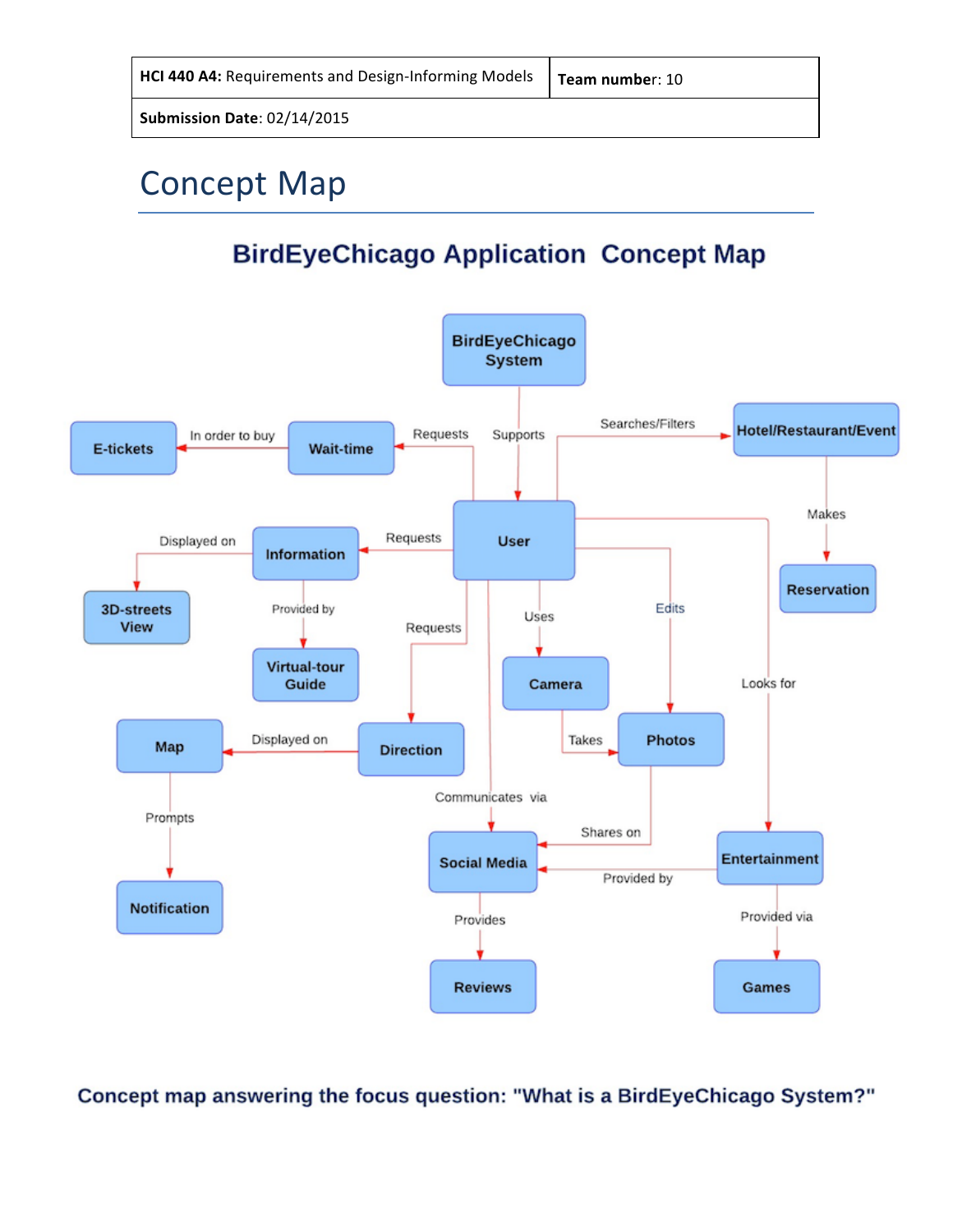## Process Retrospective

If we were to do the contextual analysis again we will definitely have done the Affinity Diagram before defining the requirements. Affinity Diagram would have helped organize our ideas in creating the requirements. Although we did not have much difficulty defining our requirements straight out of our observations and insights, we assume that the Affinity Diagram would have made the process much more effortless.

On the other hand, our mistakes from our last assignment encouraged us to start working on the requirements and personas as soon as the assignment was posted. This way, we had enough time to refine the Concept Map and Flow Diagram in several iterations as well as stay on track from the beginning of this phase. Drawing both visuals before using a sketching application helped us form better visuals for our BirdEyeChicago system as well. We discussed the diagram as a group and we made multiple changes before the final version of the diagram. Lastly, we think that Visio was the perfect tool to sketch our diagram and map as it helped us implement them to our assignment in a low-fidelity prototyping manner. We were able to edit both very easily and at zero cost using this particular tool.